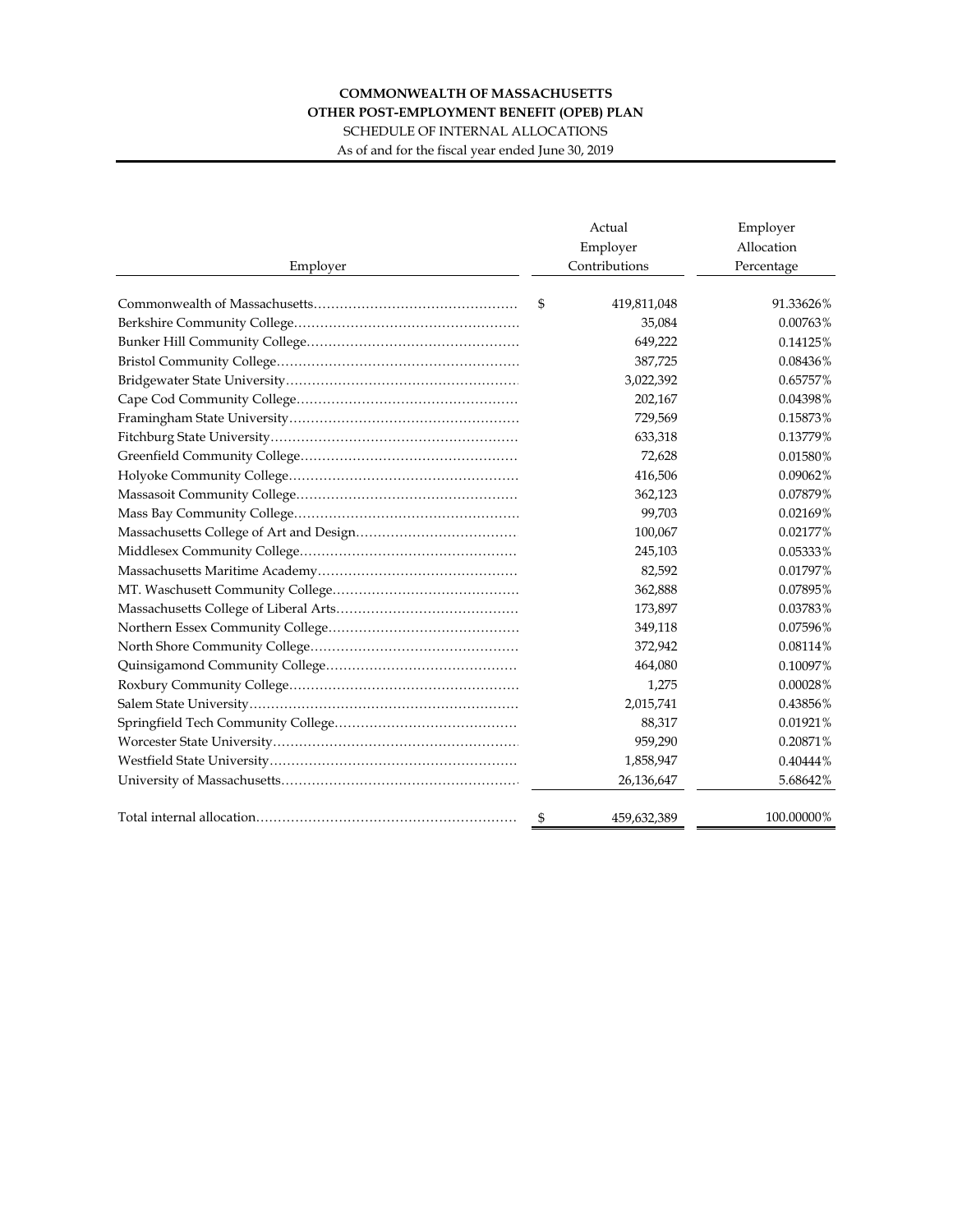## **COMMONWEALTH OF MASSACHUSETTS** SCHEDULE OF INTERNAL ALLOCATION OF OPEB AMOUNTS **OTHER POST-EMPLOYMENT BENEFIT (OPEB) PLAN**

As of and for the fiscal year ended June 30, 2019

|                                         |                          | Deferred Outflows of Resources                                 |                           |                                                  |            |                                                           |                                                   |                                                                | Deferred Inflows of Resources |                                                                                                                |                                                           |                                                  |  |
|-----------------------------------------|--------------------------|----------------------------------------------------------------|---------------------------|--------------------------------------------------|------------|-----------------------------------------------------------|---------------------------------------------------|----------------------------------------------------------------|-------------------------------|----------------------------------------------------------------------------------------------------------------|-----------------------------------------------------------|--------------------------------------------------|--|
| Employer                                | Net<br>OPEB<br>Liability | Differences<br>Between<br>Expected<br>and Actual<br>Experience | Changes of<br>Assumptions | Changes in<br>Proportion<br>From<br>Commonwealth |            | Changes in<br>Proportion<br>Due to Internal<br>Allocation | <b>Total Deferred</b><br>Outflows of<br>Resources | Differences<br>Between<br>Expected<br>and Actual<br>Experience | Changes of<br>Assumptions     | Net Differences<br>Between<br>Projected<br>and Actual<br>Investment<br>Earnings on<br>OPEB Plan<br>Investments | Changes in<br>Proportion<br>Due to Internal<br>Allocation | <b>Total Deferred</b><br>Inflows of<br>Resources |  |
| Commonwealth of Massachusetts           | \$15,949,586,849         | \$639,652,828                                                  | \$12,272,516              | \$                                               | 38,890,214 | 22,793,432<br>£.                                          | 713,608,990<br>\$                                 | \$20,424,579                                                   | \$2,398,407,990               | 7,335,469                                                                                                      | 151,850,095<br>S                                          | 2,578,018,133<br>\$                              |  |
| Berkshire Community College             | 1,332,922                | 53,456                                                         | 1,026                     |                                                  | 3,250      | 130,226                                                   | 187,958                                           | 1,707                                                          | 200,437                       | 613                                                                                                            | 1,460,238                                                 | 1,662,995                                        |  |
| Bunker Hill Community College           | 24,665,436               | 989,199                                                        | 18,979                    |                                                  | 60,142     | 7,952,082                                                 | 9,020,402                                         | 31,586                                                         | 3,709,048                     | 11,344                                                                                                         | 5,450,563                                                 | 9,202,541                                        |  |
|                                         | 14,730,564               | 590,764                                                        | 11,335                    |                                                  | 35,918     | 2,338,069                                                 | 2,976,086                                         | 18,864                                                         | 2,215,098                     | 6,775                                                                                                          | 6,424,684                                                 | 8,665,421                                        |  |
| Bridgewater State University            | 114,827,620              | 4,605,123                                                      | 88,355                    |                                                  | 279,987    | 20,912,481                                                | 25,885,946                                        | 147,045                                                        | 17,267,123                    | 52,811                                                                                                         | 13,174,837                                                | 30,641,816                                       |  |
| Cape Cod Community College              | 7,680,789                | 308,035                                                        | 5,910                     |                                                  | 18,728     | 2,285,228                                                 | 2,617,901                                         | 9,836                                                          | 1,154,993                     | 3,533                                                                                                          | 1,670,686                                                 | 2,839,048                                        |  |
| Framingham State University             | 27,718,004               | 1,111,621                                                      | 21,328                    |                                                  | 67,585     | 5,709,022                                                 | 6,909,556                                         | 35,495                                                         | 4,168,075                     | 12,748                                                                                                         | 6,378,130                                                 | 10,594,448                                       |  |
| Fitchburg State University              | 24,061,207               | 964,967                                                        | 18,514                    |                                                  | 58,669     | 3,316,789                                                 | 4,358,939                                         | 30,812                                                         | 3,618,187                     | 11,066                                                                                                         | 2,573,670                                                 | 6,233,735                                        |  |
| Greenfield Community College            | 2,759,305                | 110,661                                                        | 2,123                     |                                                  | 6,728      | 145,775                                                   | 265,287                                           | 3,533                                                          | 414,929                       | 1,269                                                                                                          | 3,282,614                                                 | 3,702,345                                        |  |
| Holyoke Community College               | 15,824,020               | 634,617                                                        | 12,176                    |                                                  | 38,584     | 3,294,743                                                 | 3,980,120                                         | 20,264                                                         | 2,379,526                     | 7,278                                                                                                          | 5,230,103                                                 | 7,637,171                                        |  |
| Massasoit Community College             | 13,757,885               | 551,755                                                        | 10,586                    |                                                  | 33,546     | 665,312                                                   | 1,261,199                                         | 17,618                                                         | 2,068,832                     | 6,327                                                                                                          | 7,187,091                                                 | 9,279,868                                        |  |
| Mass Bay Community College              | 3,787,946                | 151,914                                                        | 2,915                     |                                                  | 9,236      | 2,231,283                                                 | 2,395,348                                         | 4,851                                                          | 569,610                       | 1,742                                                                                                          | 2,554,495                                                 | 3,130,698                                        |  |
| Massachusetts College of Art and Design | 3,801,775                | 152,469                                                        | 2,925                     |                                                  | 9.270      | 227,588                                                   | 392,252                                           | 4.868                                                          | 571,689                       | 1,748                                                                                                          | 158,935                                                   | 737,240                                          |  |
| Middlesex Community College             | 9,312,026                | 373,456                                                        | 7,165                     |                                                  | 22,706     |                                                           | 403,327                                           | 11,925                                                         | 1,400,289                     | 4,283                                                                                                          | 14,876,245                                                | 16,292,742                                       |  |
| Massachusetts Maritime Academy          | 3,137,860                | 125,843                                                        | 2,414                     |                                                  | 7,651      | 456,674                                                   | 592,582                                           | 4,018                                                          | 471,854                       | 1,443                                                                                                          | 652,747                                                   | 1,130,062                                        |  |
| MT. Waschusett Community College        | 13,786,949               | 552,921                                                        | 10,608                    |                                                  | 33,617     | 547,680                                                   | 1,144,826                                         | 17,655                                                         | 2,073,203                     | 6,341                                                                                                          | 6,167,049                                                 | 8,264,248                                        |  |
| Massachusetts College of Liberal Arts   | 6,606,747                | 264,961                                                        | 5,084                     |                                                  | 16,109     | 1,296,005                                                 | 1,582,159                                         | 8,460                                                          | 993,485                       | 3,039                                                                                                          | 2,262,573                                                 | 3,267,557                                        |  |
| Northern Essex Community College        | 13,263,795               | 531,940                                                        | 10,206                    |                                                  | 32,341     | 2,608,841                                                 | 3,183,328                                         | 16,985                                                         | 1,994,534                     | 6,100                                                                                                          | 9,361,376                                                 | 11,378,995                                       |  |
| North Shore Community College           | 14,168,924               | 568,240                                                        | 10,902                    |                                                  | 34,548     | 2,084,238                                                 | 2,697,928                                         | 18,144                                                         | 2,130,642                     | 6,517                                                                                                          | 6,449,909                                                 | 8,605,212                                        |  |
| Quinsigamond Community College          | 17,631,466               | 707,104                                                        | 13,567                    |                                                  | 42,991     | 3,780,957                                                 | 4,544,619                                         | 22,578                                                         | 2,651,319                     | 8,109                                                                                                          | 10,686,354                                                | 13,368,360                                       |  |
|                                         | 48,440                   | 1,943                                                          | 37                        |                                                  | 118        | 43,337                                                    | 45,435                                            | 62                                                             | 7,284                         | 22                                                                                                             | 112,630                                                   | 119,998                                          |  |
|                                         | 76,582,635               | 3,071,321                                                      | 58,927                    |                                                  | 186,733    | 9,356,981                                                 | 12,673,962                                        | 98,070                                                         | 11,516,060                    | 35,222                                                                                                         | 18,620,429                                                | 30,269,781                                       |  |
| Springfield Tech Community College      | 3,355,366                | 134,566                                                        | 2,582                     |                                                  | 8,181      | 896,070                                                   | 1,041,399                                         | 4,297                                                          | 504,561                       | 1,543                                                                                                          | 774,211                                                   | 1,284,612                                        |  |
| Worcester State University              | 36,445,632               | 1,461,640                                                      | 28,043                    |                                                  | 88,866     | 7,551,088                                                 | 9,129,637                                         | 46,671                                                         | 5,480,487                     | 16,762                                                                                                         | 7,109,964                                                 | 12,653,884                                       |  |
| Westfield State University              | 70,625,670               | 2,832,419                                                      | 54,343                    |                                                  | 172,208    | 13,510,572                                                | 16,569,542                                        | 90,441                                                         | 10,620,286                    | 32,482                                                                                                         | 4,422,569                                                 | 15,165,778                                       |  |
| University of Massachusetts             | 992.991.307              | 39,823,583                                                     | 764,064                   |                                                  | 2,421,231  | 174,757,724                                               | 217,766,602                                       | 1,271,596                                                      | 149,320,375                   | 456.693                                                                                                        |                                                           | 151,048,664                                      |  |
| Total internal allocation               | \$17.462.491.139         | \$700,327,346                                                  | 13.436.630<br>-96         |                                                  | 42,579,157 | 288.892.197                                               | \$1.045.235.330                                   | \$22,361,960                                                   | 2,625,909,916<br>\$           | 8.031.279                                                                                                      | 288.892.197                                               | 2,945,195,352<br>£.                              |  |

(continued)